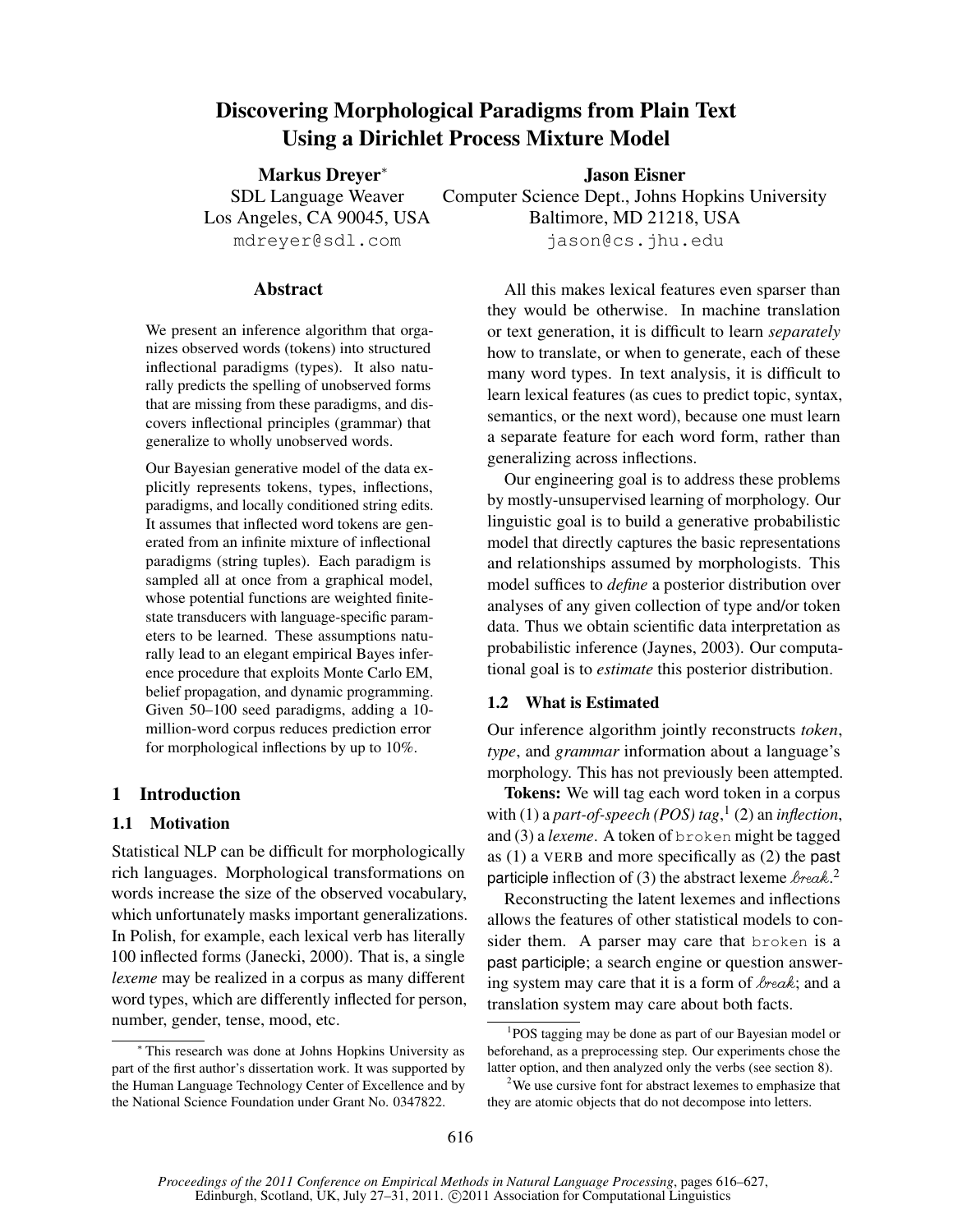|         |            | singular | plural  |  |
|---------|------------|----------|---------|--|
| present | 1st-person | breche   | brechen |  |
|         | 2nd-person | brichst  | brecht  |  |
|         | 3rd-person | bricht   | brechen |  |
| past    | 1st-person | brach    | brachen |  |
|         | 2nd-person | brachst  | bracht  |  |
|         | 3rd-person | brach    | brachen |  |

Table 1: Part of a morphological paradigm in German, showing the spellings of some inflections of the lexeme  $break$  (whose lemma is brechen), organized in a grid.

Types: In carrying out the above, we will reconstruct specific *morphological paradigms* of the language. A paradigm is a grid of all the inflected forms of some lexeme, as illustrated in Table 1. Our reconstructed paradigms will include our predictions of inflected forms that were never observed in the corpus. This tabular information about the types (rather than the tokens) of the language may be separately useful, for example in translation and other generation tasks, and we will evaluate its accuracy.

**Grammar:** We estimate *parameters*  $\theta$  that describe general patterns in the language. We learn a prior distribution over inflectional paradigms by learning (e.g.) how a verb's suffix or stem vowel tends to change when it is pluralized. We also learn (e.g.) whether singular or plural forms are more common. Our basic strategy is Monte Carlo EM, so these parameters tell us how to guess the paradigms (Monte Carlo E step), then these reconstructed paradigms tell us how to reestimate the parameters (M step), and so on iteratively. We use a few supervised paradigms to initialize the parameters and help reestimate them.

### 2 Overview of the Model

We begin by sketching the main ideas of our model, first reviewing components that we introduced in earlier papers. Sections 5–7 will give more formal details. Full details and more discussion can be found in the first author's dissertation (Dreyer, 2011).

#### 2.1 Modeling Morphological Alternations

We begin with a family of joint distributions  $p(x, y)$ over string pairs, parameterized by  $\vec{\theta}$ . For example, to model just the semi-systematic relation between a German lemma and its 3rd-person singular present form, one could train  $\vec{\theta}$  to maximize the likelihood of  $(x, y)$  pairs such as (brechen, bricht). Then, given a lemma  $x$ , one could predict its inflected form

y via  $p(y | x)$ , and vice-versa.

Dreyer et al. (2008) define such a family via a log-linear model with latent alignments,

$$
p(x, y) = \sum_{a} p(x, y, a) \propto \sum_{a} \exp(\vec{\theta} \cdot \vec{f}(x, y, a))
$$

Here *a* ranges over monotonic 1-to-1 character alignments between x and y.  $\propto$  means "proportional to" (p is normalized to sum to 1).  $\vec{f}$  extracts a vector of local features from the aligned pair by examining trigram windows. Thus  $\vec{\theta}$  can reward or penalize specific features—e.g., insertions, deletions, or substitutions in specific contexts, as well as trigram features of  $x$ and  $y$  separately.<sup>3</sup> Inference and training are done by dynamic programming on finite-state transducers.

### 2.2 Modeling Morphological Paradigms

A paradigm such as Table 1 describes how some abstract lexeme ( $\&$ rea $k$ ) is *expressed* in German.<sup>4</sup> We evaluate *whole paradigms* as linguistic objects, following word-and-paradigm or realizational morphology (Matthews, 1972; Stump, 2001). That is, we presume that some language-specific distribution  $p(\pi)$ defines whether a paradigm  $\pi$  is a grammatical—and *a priori* likely—way for a lexeme to express itself in the language. Learning  $p(\pi)$  helps us reconstruct paradigms, as described at the end of section 1.2.

Let  $\pi = (x_1, x_2, \ldots)$ . In Dreyer and Eisner (2009), we showed how to model  $p(\pi)$  as a renormalized *product* of many pairwise distributions  $p_{rs}(x_r, x_s)$ , each having the log-linear form of section 2.1:

$$
p(\pi) \propto \prod_{r,s} p_{rs}(x_r, x_s) \propto \exp(\sum_{r,s} \vec{\theta} \cdot \vec{f}_{rs}^{\lambda}(x_r, x_s, a_{rs}))
$$

This is an undirected graphical model (MRF) over *string-valued* random variables  $x_s$ ; each factor  $p_{rs}$ evaluates the relationship between some pair of strings. Note that it is still a log-linear model, and parameters in  $\vec{\theta}$  can be reused across different rs pairs.

To guess at unknown strings in the paradigm, Dreyer and Eisner (2009) show how to perform approximate inference on such an MRF by loopy belief

 $3$ Dreyer et al. (2008) devise additional helpful features based on enriching the aligned pair with additional latent information, but our present experiments drop those for speed.

<sup>4</sup>Our present experiments focus on orthographic forms, because we are learning from a written corpus. But it would be natural to use phonological forms instead, or to include both in the paradigm so as to model their interrelationships.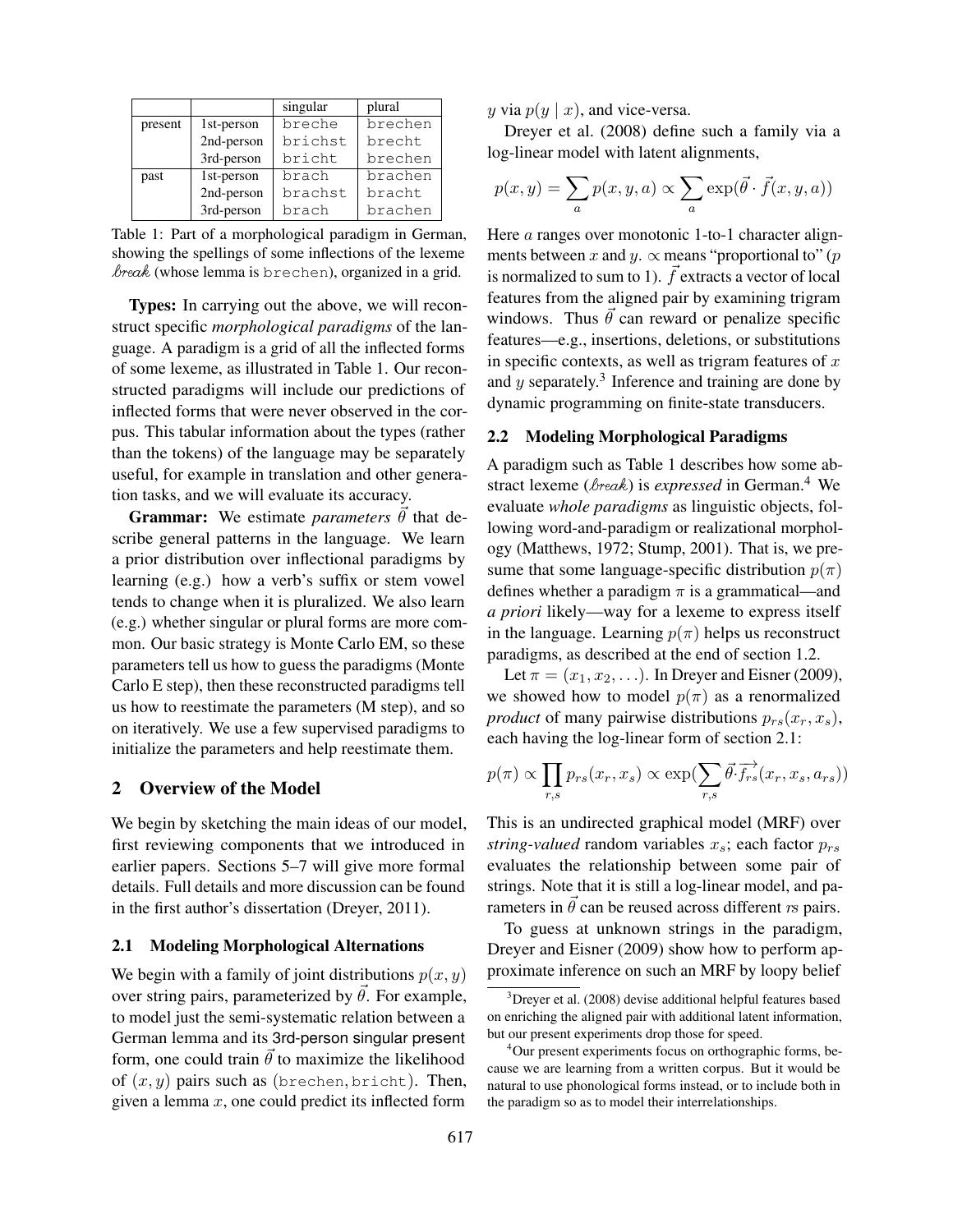

Figure 1: A distribution over paradigms modeled as an MRF over 7 strings. Random variables  $X_{\text{Lem}}$ ,  $X_{\text{1st}}$ , etc., are the lemma, the 1st person form, etc. Suppose two forms are observed (denoted by the "lock" icon). Given these observations, belief propagation estimates the posterior marginals over the other variables (denoted by "?").

propagation, using finite-state operations. It is not necessary to include all  $rs$  pairs. For example, Fig. 1 illustrates the result of belief propagation on a simple MRF whose factors relate all inflected forms to a common (possibly unobserved) lemma, but not directly to one another.<sup>5</sup>

Our method could be used with any  $p(\pi)$ . To speed up inference (see footnote 7), our present experiments actually use the *directed* graphical model variant of Fig. 1—that is,  $p(\pi) = p_1(x_1) \cdot \prod_{s>1} p_{1s}(x_s \mid x_1)$ , where  $x_1$  denotes the lemma.

## 2.3 Modeling the Lexicon (types)

Dreyer and Eisner (2009) learned  $\vec{\theta}$  by partially observing some paradigms (type data). That work, while rather accurate at predicting inflected forms, sometimes erred: it predicted spellings that never occurred in text, even for forms that "should" be common. To fix this, we shall incorporate an unlabeled or POS-tagged corpus (token data) into learning.

We therefore need a model for generating tokens a *probabilistic lexicon* that specifies which inflections of which lexemes are common, and how they are spelled. We do not know our language's probabilistic lexicon, but we assume it was generated as follows:

- 1. Choose parameters  $\vec{\theta}$  of the MRF. This defines  $p(\pi)$ : which paradigms are likely *a priori*.
- 2. Choose a distribution over the abstract lexemes.
- 3. For each lexeme, choose a distribution over its inflections.
- 4. For each lexeme, choose a paradigm that will be used to express the lexeme orthographically.

Details are given later. Briefly, step 1 samples  $\theta$ from a Gaussian prior. Step 2 samples a distribution from a Dirichlet process. This chooses a countable number of lexemes to have positive probability in the language, and decides which ones are most common. Step 3 samples a distribution from a Dirichlet. For the lexeme think, this might choose to make 1stperson singular more common than for typical verbs. Step 4 just samples IID from  $p(\pi)$ .

In our model, each part of speech generates its own lexicon: VERBs are inflected differently from NOUNs (different parameters and number of inflections). The size and layout of (e.g.) VERB paradigms is languagespecific; we currently assume it is given by a linguist, along with a few supervised VERB paradigms.

### 2.4 Modeling the Corpus (tokens)

At present, we use only a very simple exchangeable model of the corpus. We assume that each word was independently sampled from the lexicon given its part of speech, with no other attention to context.

For example, a token of brechen may have been chosen by choosing frequent lexeme  $\&$ reak from the VERB lexicon; then choosing 1st-person plural given  $\text{break}$ ; and finally looking up that inflection's spelling in  $\text{break's paradigm}$ . This final lookup is deterministic since the lexicon has already been generated.

### 3 A Sketch of Inference and Learning

### 3.1 Gibbs Sampling Over the Corpus

Our job in inference is to reconstruct the lexicon that was used and how each token was generated from it (i.e., which lexeme and inflection?). We use collapsed Gibbs sampling, repeatedly guessing a reanalysis of each token in the context of all others. Gradually, similar tokens get "clustered" into paradigms (section 4).

The state of the sampler is illustrated in Fig. 2. The bottom half shows the current analyses of the verb tokens. Each is associated with a particular slot in some paradigm. We are now trying to reanalyze brechen at position ❼. The dashed arrows show some possible analyses.

 ${}^{5}$ This view is adopted by some morphological theorists (Albright, 2002; Chan, 2006), although see Appendix E.2 for a caution about syncretism. Note that when the lemma is unobserved, the other forms do still influence one another indirectly.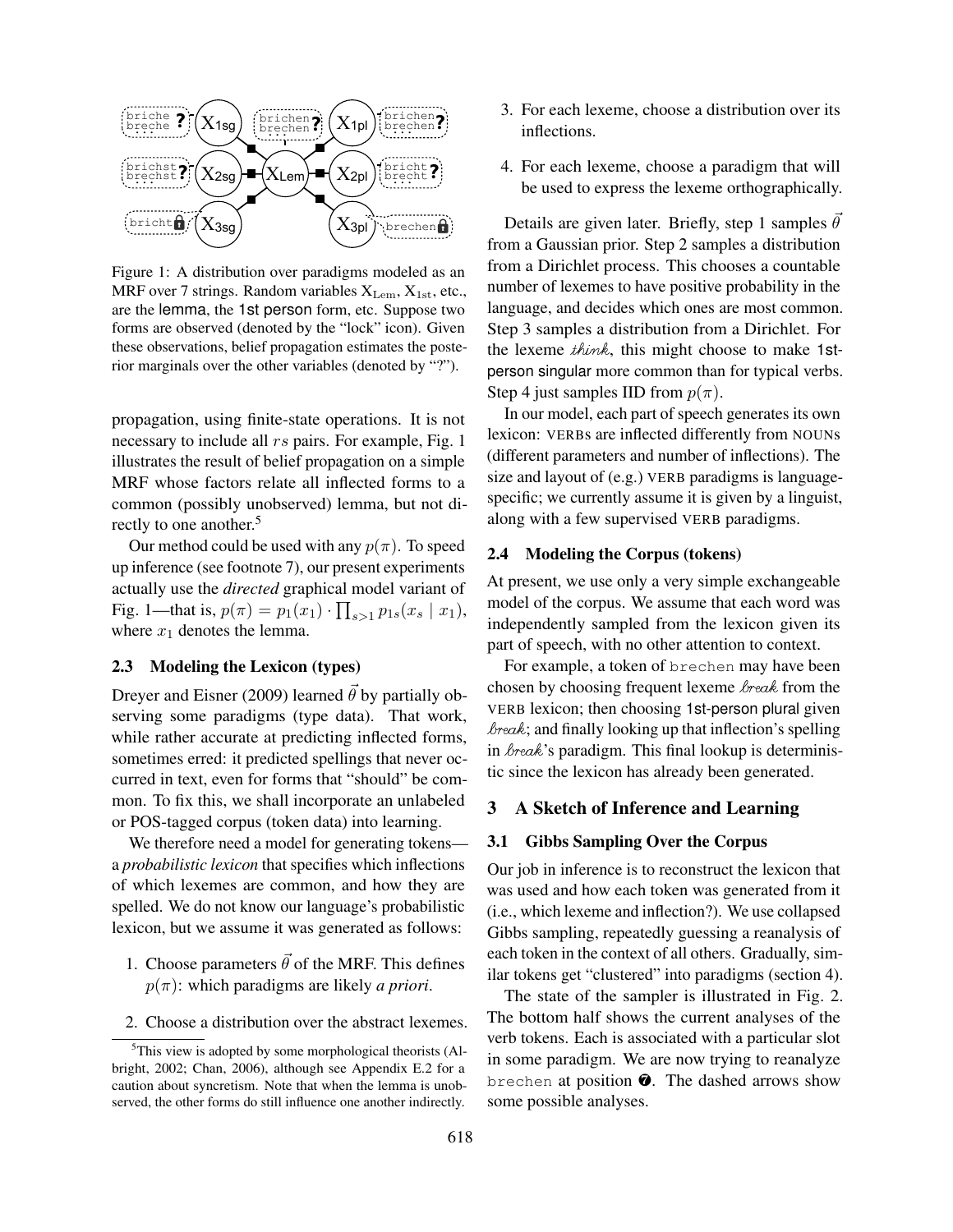

Figure 2: A state of the Gibbs sampler (note that the assumed generative process runs roughly top-to-bottom). Each corpus token  $i$  has been tagged with part of speech  $t_i$ , lexeme  $\ell_i$  and inflection  $s_i$ . Token  $\bullet$  has been tagged as  $break$  and 3rd sg., which locked the corresponding type spelling in the paradigm to the spelling  $w_1 = \text{bricht};$ similarly for  $\Theta$  and  $\Theta$ . Now  $w_7$  is about to be reanalyzed.

The key intuition is that the current analyses of the *other* verb tokens imply a posterior distribution over the VERB lexicon, shown in the top half of the figure.

First, because of the current analyses of  $\bullet$  and  $\bullet$ , the 3rd-person spellings of  $\text{break}$  are already constrained to match  $w_1$  and  $w_3$  (the "lock" icon).

Second, belief propagation as in Fig. 1 tells us which other inflections of  $\text{break}$  (the "?" icon) are plausibly spelled as brechen, and how likely they are to be spelled that way.

Finally, the fact that other tokens are associated with  $\&$ rea $\&$  suggest that this is a popular lexeme, making it a plausible explanation of  $\bullet$  as well. (This is the "rich get richer" property of the Chinese restaurant process; see section 6.6.) Furthermore, certain inflections of  $\&$ rea $\&$  appear to be especially popular.

In short, given the other analyses, we know which inflected lexemes in the lexicon are likely, *and* how likely each one is to be spelled as brechen. This lets us compute the relative probabilities of the possible analyses of token  $\odot$ , so that the Gibbs sampler can accordingly choose one of these analyses at random.

### 3.2 Monte Carlo EM Training of  $\theta$

For a given  $\theta$ , this Gibbs sampler converges to the posterior distribution over analyses of the full corpus. To improve our  $\vec{\theta}$  estimate, we periodically adjust  $\vec{\theta}$ to maximize or increase the probability of the most recent sample(s). For example, having tagged  $w_5$  =

springt as  $s_5 = 2$ nd-person plural may strengthen our estimated probability that 2nd-person spellings tend to end in -t. That revision to  $\vec{\theta}$ , in turn, will influence future moves of the sampler.

If the sampler is run long enough between calls to the  $\vec{\theta}$  optimizer, this is a Monte Carlo EM procedure (see end of section 1.2). It uses the data to optimize a language-specific prior  $p(\pi)$  over paradigms—an empirical Bayes approach. (A fully Bayesian approach would resample  $\theta$  as part of the Gibbs sampler.)

### 3.3 Collapsed Representation of the Lexicon

The lexicon is *collapsed out* of our sampler, in the sense that we do not represent a single guess about the infinitely many lexeme probabilities and paradigms. What we store about the lexicon is information about its full posterior distribution: the top half of Fig. 2.

Fig. 2 names its lexemes as  $\text{break}$  and jump for expository purposes, but of course the sampler cannot reconstruct such labels. Formally, these labels are collapsed out, and we represent lexemes as anonymous objects. Tokens ❶ and ❸ are tagged with the *same* anonymous lexeme (which will correspond to sitting at the same table in a Chinese restaurant process).

For each lexeme  $\ell$  and inflection s, we maintain pointers to any tokens currently tagged with the slot  $(\ell, s)$ . We also maintain an approximate marginal distribution over the spelling of that slot:<sup>6</sup>

- 1. If  $(\ell, s)$  points to at least one token i, then we know  $(\ell, s)$  is spelled as  $w_i$  (with probability 1).
- 2. Otherwise, the spelling of  $(\ell, s)$  is not known. But if some spellings in  $\ell$ 's paradigm are known, store a truncated distribution that enumerates the 25 most likely spellings for  $(\ell, s)$ , according to loopy belief propagation within the paradigm.
- 3. Otherwise, we have observed nothing about  $\ell$ : it is currently unused. All such  $\ell$  share the same marginal distribution over spellings of  $(\ell, s)$ : the marginal of the prior  $p(\pi)$ . Here a 25-best list could not cover all plausible spellings. Instead we store a probabilistic finite-state language model that approximates this marginal.<sup>7</sup>

<sup>6</sup>Cases 1 and 2 below must in general be *updated* whenever a slot switches between having 0 and more than 0 tokens. Cases 2 and 3 must be updated when the parameters  $\vec{\theta}$  change.

<sup>&</sup>lt;sup>7</sup>This character trigram model is fast to build if  $p(\pi)$  is de-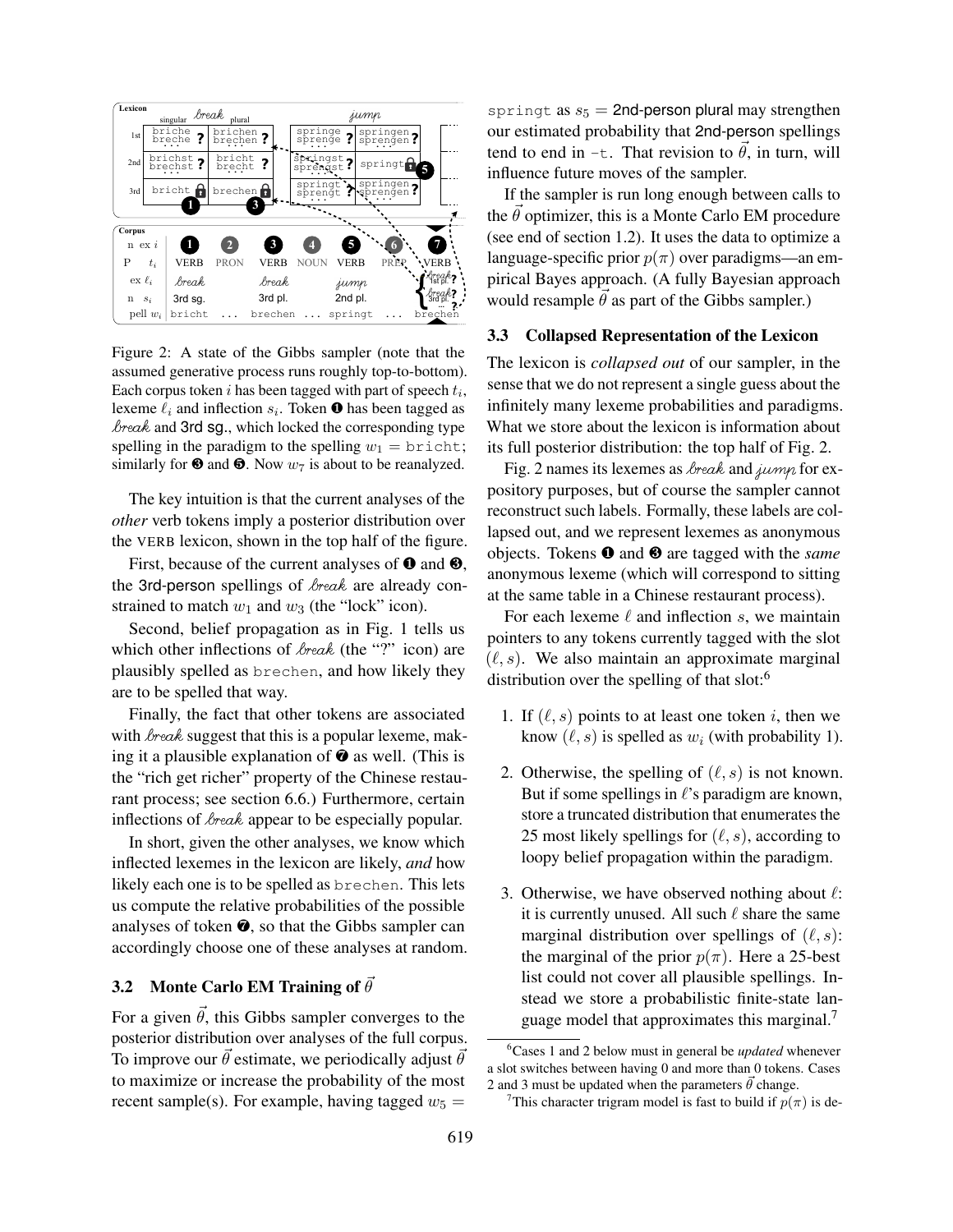A hash table based on cases 1 and 2 can now be used to rapidly map any word  $w$  to a list of slots of existing lexemes that might plausibly have generated  $w$ . To ask whether  $w$  might instead be an inflection  $s$ of a novel lexeme, we score  $w$  using the probabilistic finite-state automata from case 3, one for each s.

The Gibbs sampler randomly chooses one of these analyses. If it chooses the "novel lexeme" option, we create an arbitrary new lexeme object in memory. The number of explicitly represented lexemes is always finite (at most the number of corpus tokens).

### 4 Interpretation as a Mixture Model

It is common to cluster points in  $\mathbb{R}^n$  by assuming that they were generated from a *mixture of Gaussians*, and trying to reconstruct which points were generated from the same Gaussian.

We are similarly clustering word tokens by assuming that they are generated from a *mixture of weighted paradigms*. After all, each word token was obtained by randomly sampling a weighted paradigm (i.e., a cluster) and then randomly sampling a word from it.

Just as each Gaussian in a Gaussian mixture is a distribution over all points  $\mathbb{R}^n$ , each weighted paradigm is a distribution over all spellings  $\Sigma^*$  (but assigns probability > 0 to only a finite subset of  $\Sigma^*$ ).

Inference under our model clusters words together by tagging them with the same lexeme. It tends to group words that are "similar" in the sense that the base distribution  $p(\pi)$  predicts that they would tend to co-occur within a paradigm. Suppose a corpus contains several unlikely but similar tokens, such as discombobulated and discombobulating. A language might have one probable lexeme from whose paradigm all these words were sampled. It is much less likely to have several probable lexemes that all *coincidentally* chose spellings that started with discombobulat-. Generating discombobulatonly once is cheaper (especially for such a long prefix), so the former explanation has higher probability. This is like explaining nearby points in  $\mathbb{R}^n$  as samples from the same Gaussian. Of course, our model is sensitive to more than shared prefixes, and it does not merely cluster words into a paradigm but assigns them to particular inflectional slots in the paradigm.

### 4.1 The Dirichlet Process Mixture Model

Our mixture model uses an *infinite* number of mixture components. This avoids placing a prior bound on the number of lexemes or paradigms in the language. We assume that a natural language has an infinite lexicon, although most lexemes have sufficiently low probability that they have not been used in our training corpus or even in human history (yet).

Our specific approach corresponds to a Bayesian technique, the Dirichlet process mixture model. Appendix A (supplementary material) explains the DPMM and discusses it in our context.

The DPMM would standardly be presented as generating a distribution over countably many Gaussians or paradigms. Our variant in section 2.3 instead broke this into two steps: it first generated a distribution over countably many lexemes (step 2), and then generated a weighted paradigm for each lexeme (steps 3–4). This construction keeps distinct lexemes separate even if they happen to have identical paradigms (polysemy). See Appendix A for a full discussion.

### 5 Formal Notation

#### 5.1 Value Types

We now describe our probability model in more formal detail. It considers the following types of mathematical objects. (We use consistent lowercase letters for values of these types, and consistent fonts for constants of these types.)

A word  $w$ , such as broken, is a finite string of any length, over some finite, given alphabet  $\Sigma$ .

A part-of-speech tag  $t$ , such as VERB, is an element of a certain finite set  $\mathcal T$ , which in this paper we assume to be given.

An inflection  $s$ <sup>8</sup>, such as past participle, is an element of a finite set  $S_t$ . A token's part-of-speech tag  $t \in \mathcal{T}$  determines its set  $\mathcal{S}_t$  of possible inflections. For tags that do not inflect,  $|\mathcal{S}_t| = 1$ . The sets  $\mathcal{S}_t$ are language-specific, and we assume in this paper that they are given by a linguist rather than learned. A linguist also specifies features of the inflections: the grid layout in Table 1 shows that 4 of the 12 inflections in  $S_{\text{VERB}}$  share the "2nd-person" feature.

fined as at the end of section 2.2. If not, one could still try belief propagation; or one could approximate by estimating a language model from the spellings associated with slot s by cases 1 and 2.

 $8$ We denote inflections by s because they represent "slots" in paradigms (or, in the metaphor of section 6.7, "seats" at tables in a Chinese restaurant). These slots (or seats) are filled by words.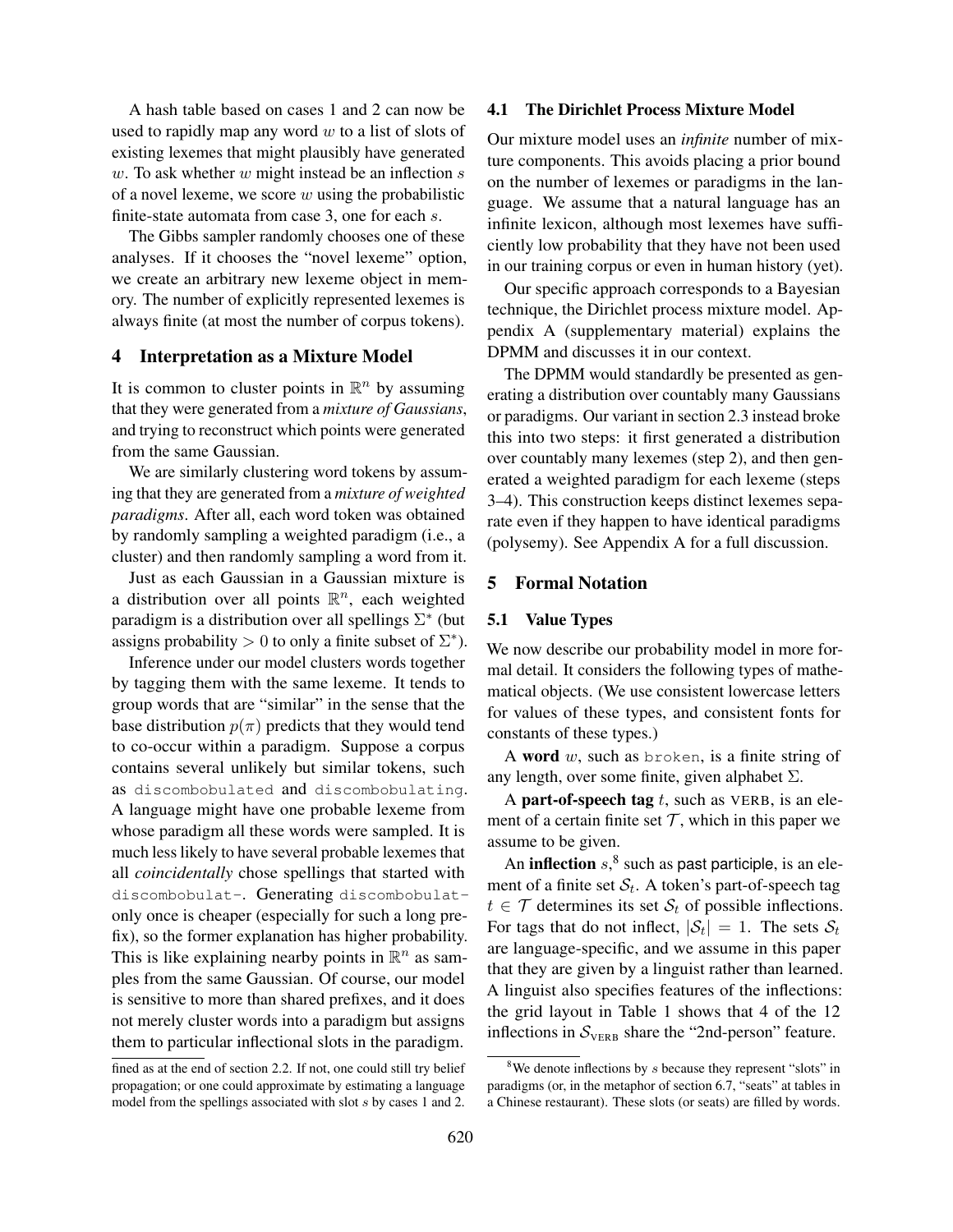A **paradigm** for  $t \in \mathcal{T}$  is a mapping  $\pi : \mathcal{S}_t \to \Sigma^*$ , specifying a **spelling** for each inflection in  $S_t$ . Table 1 shows one VERB paradigm.

A lexeme  $\ell$  is an abstract element of some lexical space  $\mathcal{L}$ . Lexemes have no internal semantic structure: the only question we can ask about a lexeme is whether it is equal to some other lexeme. There is no upper bound on how many lexemes can be discovered in a text corpus;  $\mathcal L$  is infinite.

## 5.2 Random Quantities

Our generative model of the corpus is a joint probability distribution over a collection of random variables. We describe them in the same order as section 1.2.

Tokens: The corpus is represented by *token* variables. In our setting the sequence of words  $\vec{w}$  =  $w_1, \ldots, w_n \in \Sigma^*$  is observed, along with *n*. We must recover the corresponding part-of-speech tags  $\vec{t} = t_1, \ldots, t_n \in \mathcal{T}$ , lexemes  $\vec{\ell} = \ell_1, \ldots, \ell_n \in \mathcal{L}$ , and inflections  $\vec{s} = s_1, \dots, s_n$ , where  $(\forall i)s_i \in S_{t_i}$ .

Types: The lexicon is represented by *type* variables. For each of the infinitely many lexemes  $\ell \in \mathcal{L}$ , and each  $t \in \mathcal{T}$ , the paradigm  $\pi_{t,\ell}$  is a function  $S_t \rightarrow \Sigma^*$ . For example, Table 1 shows a possible value  $\pi_{\text{VERB.} \text{break}}$ . The various spellings in the paradigm, such as  $\pi_{\text{VERB.}\beta \text{real}}(1$ st-person sing. pres.)=breche, are string-valued random variables that are correlated with one another.

Since the lexicon is to be probabilistic (section 2.3),  $G_t(\ell)$  denotes tag t's distribution over lexemes  $\ell \in$  $\mathcal{L}$ , while  $H_{t,\ell}(s)$  denotes the tagged lexeme  $(t, \ell)$ 's distribution over inflections  $s \in S_t$ .

Grammar: Global properties of the language are captured by *grammar* variables that cut across lexical entries: our parameters  $\theta$  that describe typical inflectional alternations, plus parameters  $\vec{\phi}_t, \alpha_t, \alpha'_t, \bar{\tau}$ (explained below). Their values control the overall shape of the probabilistic lexicon that is generated.

### 6 The Formal Generative Model

We now fully describe the generative process that was sketched in section 2. Step by step, it randomly chooses an assignment to all the random variables of section 5.2. Thus, a given assignment's probability which section 3's algorithms consult in order to resample or improve the current assignment—is the product of the probabilities of the individual choices, as described in the sections below. (Appendix B provides a drawing of this as a graphical model.)

**6.1** Grammar Variables  $p(\vec{\theta}), p(\vec{\phi_t}), p(\alpha_t), p(\alpha'_t)$ First select the grammar variables from a prior. (We will see below how these variables get used.) Our experiments used fairly flat priors. Each weight in  $\theta$ or  $\overrightarrow{\phi_t}$  is drawn IID from  $\mathcal{N}(0, 10)$ , and each  $\alpha_t$  or  $\alpha'_t$ from a Gamma with mode 10 and variance 1000.

# **6.2** Paradigms  $p(\pi_{t,\ell} | \vec{\theta})$

For each  $t \in \mathcal{T}$ , let  $D_t(\pi)$  denote the distribution over paradigms that was presented in section 2.2 (where it was called  $p(\pi)$ ).  $D_t$  is fully specified by our graphical model for paradigms of part of speech t, together with its parameters  $\hat{\theta}$  as generated above.

This is the linguistic core of our model. It considers spellings:  $D_{\text{VERB}}$  describes what verb paradigms typically look like in the language (e.g., Table 1).

Parameters in  $\theta$  may be shared across parts of speech  $t$ . These "backoff" parameters capture general phonotactics of the language, such as prohibited letter bigrams or plausible vowel changes.

For each possible tagged lexeme  $(t, \ell)$ , we now draw a paradigm  $\pi_{t,\ell}$  from  $D_t.$  Most of these lexemes will end up having probability 0 in the language.

# **6.3** Lexical Distributions  $p(G_t | \alpha_t)$

We now formalize section 2.3. For each  $t \in \mathcal{T}$ , the language has a distribution  $G_t(\ell)$  over lexemes. We draw  $G_t$  from a Dirichlet process  $DP(G, \alpha_t)$ , where G is the **base distribution** over L, and  $\alpha_t > 0$  is a concentration parameter generated above. If  $\alpha_t$ is small, then  $G_t$  will tend to have the property that most of its probability mass falls on relatively few of the lexemes in  $\mathcal{L}_t \stackrel{\text{def}}{=} \{ \ell \in \mathcal{L} : G_t(\ell) > 0 \}.$  A *closed-class tag* is one whose  $\alpha_t$  is especially small.

For G to be a uniform distribution over an infinite lexeme set  $\mathcal{L}$ , we need  $\mathcal{L}$  to be uncountable.<sup>9</sup> However, it turns out<sup>10</sup> that with probability 1, each  $\mathcal{L}_t$ is *countably* infinite, and all the  $\mathcal{L}_t$  are disjoint. So each lexeme  $\ell \in \mathcal{L}$  is selected by at most one tag t.

<sup>&</sup>lt;sup>9</sup>For example,  $\mathcal{L} \stackrel{\text{def}}{=} [0, 1]$ , so that  $\&text{break}$  is merely a suggestive nickname for a lexeme such as 0.2538159.

 $10$ This can be seen by considering the stick-breaking construction of the Dirichlet process that (Sethuraman, 1994; Teh et al., 2006). A separate stick is broken for each  $G_t$ . See Appendix A.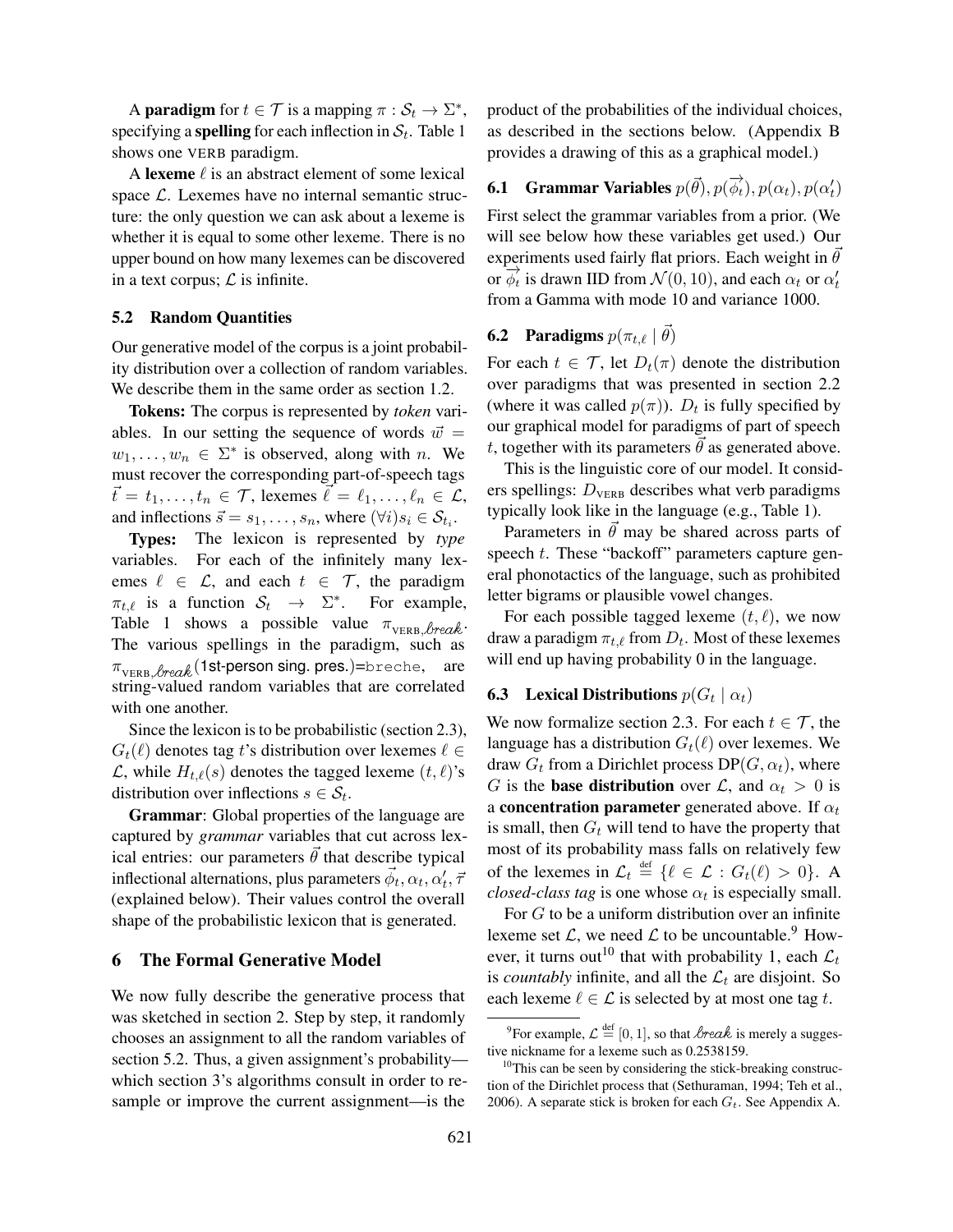# **6.4** Inflectional Distributions  $p(H_{t,\ell} | \overrightarrow{\phi_t}, \alpha_t)$

For each tagged lexeme  $(t, \ell)$ , the language specifies some distribution  $H_{t,\ell}$  over its inflections.

First we construct backoff distributions  $H_t$  that are independent of  $\ell$ . For each tag  $t \in \mathcal{T}$ , let  $H_t$  be some base distribution over  $S_t$ . As  $S_t$  could be large in some languages, we exploit its grid structure (Table 1) to reduce the number of parameters of  $H_t$ . We take  $H_t$  to be a log-linear distribution with parameters  $\overrightarrow{\phi_t}$ that refer to *features* of inflections. E.g., the 2ndperson inflections might be *systematically* rare.

Now we model each  $H_{t,\ell}$  as an independent draw from a finite-dimensional Dirichlet distribution with mean  $H_t$  and concentration parameter  $\alpha'_t$ . E.g., think might be biased toward 1st-person sing. present.

# **6.5 Part-of-Speech Tag Sequence**  $p(\vec{t} | \vec{\tau})$

In our current experiments,  $\vec{t}$  is given. But in general, to discover tags and inflections simultaneously, we can suppose that the tag sequence  $\vec{t}$  (and its length n) are generated by a Markov model, with tag bigram or trigram probabilities specified by some parameters  $\vec{\tau}$ .

# **6.6** Lexemes  $p(\ell_i | G_{t_i})$

We turn to section 2.4. A lexeme token depends on its tag: draw  $\ell_i$  from  $G_{t_i}$ , so  $p(\ell_i \mid G_{t_i}) = G_{t_i}(\ell_i)$ .

# **6.7** Inflections  $p(s_i \mid H_{t_i, \ell_i})$

An inflection slot depends on its tagged lexeme: we draw  $s_i$  from  $H_{t_i,\ell_i}$ , so  $p(s_i \mid H_{t_i,\ell_i}) = H_{t_i,\ell_i}(s_i)$ .

# **6.8** Spell-out  $p(w_i | \pi_{t_i, \ell_i}(s_i))$

Finally, we generate the word  $w_i$  through a deterministic *spell-out* step.<sup>11</sup> Given the tag, lexeme, and inflection at position i, we generate the word  $w_i$  simply by looking up its spelling in the appropriate paradigm. So  $p(w_i | \pi_{t_i, \ell_i}(s_i))$  is 1 if  $w_i = \pi_{t_i, \ell_i}(s_i)$ , else 0.

### 6.9 Collapsing the Assignment

Again, a *full* assignment's probability is the product of all the above factors (see drawing in Appendix B).

But computationally, our sampler's state leaves the  $G_t$  *unspecified*. So its probability is the integral of  $p(\text{assignment})$  over all possible  $G_t$ . As  $G_t$  appears only in the factors from headings 6.3 and 6.6, we can just integrate it out of *their* product, to get a collapsed sub-model that generates  $p(\vec{\ell} \mid \vec{t}, \vec{\alpha})$  directly:

$$
\int_{G_{\text{ADI}}} \int_{G_{\text{VERB}}} d\mathbf{G} \left( \prod_{t \in \mathcal{T}} p(G_t \mid \alpha_t) \right) \left( \prod_{i=1}^n p(\ell_i \mid G_{t_i}) \right)
$$

$$
= p(\vec{\ell} \mid \vec{t}, \vec{\alpha}) = \prod_{i=1}^n p(\ell_i \mid \ell_1, \dots \ell_{i-1} \vec{t}, \vec{\alpha})
$$

where it turns out that the factor that generates  $\ell_i$  is proportional to  $|\{j \leq i : \ell_j = \ell_i \text{ and } t_j = t_i\}|$  if that integer is positive, else proportional to  $\alpha_{t_i} G(\ell_i)$ .

Metaphorically, each tag t is a *Chinese restaurant* whose *tables* are labeled with lexemes. The tokens are hungry *customers*. Each customer  $i = 1, 2, \ldots, n$ enters restaurant  $t_i$  in turn, and  $\ell_i$  denotes the label of the table she joins. She picks an occupied table with probability proportional to the number of previous customers already there, or with probability proportional to  $\alpha_{t_i}$  she starts a new table whose label is drawn from  $G$  (it is novel with probability 1, since G gives infinitesimal probability to each old label).

Similarly, we integrate out the infinitely many lexeme-specific distributions  $H_{t,\ell}$  from the product of 6.4 and 6.7, replacing it by the collapsed distribution

$$
p(\vec{s} \mid \vec{\ell}, \vec{t}, \overrightarrow{\phi_t}, \overrightarrow{\alpha'}) \qquad \text{[recall that } \overrightarrow{\phi_t} \text{ determines } H_t\text{]}
$$
\n
$$
= \prod_{i=1}^n p(s_i \mid s_1, \dots s_{i-1}, \overrightarrow{\ell}, \overrightarrow{t}, \overrightarrow{\phi_t}, \overrightarrow{\alpha'})
$$

where the factor for  $s_i$  is proportional to  $|\{j \le i :$  $s_j = s_i$  and  $(t_j, \ell_j) = (t_i, \ell_i) \} | + \alpha'_{t_i} H_{t_i}(s_i)$ .

Metaphorically, each table  $\ell$  in Chinese restaurant t has a fixed, finite set of *seats* corresponding to the inflections  $s \in S_t$ . Each seat is really a bench that can hold any number of customers (tokens). When customer *i* chooses to sit at table  $\ell_i$ , she also chooses a seat  $s_i$  at that table (see Fig. 2), choosing either an already occupied seat with probability proportional to the number of customers already in that seat, or else a random seat (sampled from  $H_{t_i}$  and not necessarily empty) with probability proportional to  $\alpha'_{t_i}$ .

### 7 Inference and Learning

As section 3 explained, the learner alternates between a Monte Carlo E step that uses Gibbs sampling to

<sup>&</sup>lt;sup>11</sup>To account for typographical errors in the corpus, the spellout process could easily be made nondeterministic, with the observed word  $w_i$  derived from the correct spelling  $\pi_{t_i,\ell_i}(s_i)$ by a noisy channel model (e.g., (Toutanova and Moore, 2002)) represented as a WFST. This would make it possible to analyze brkoen as a misspelling of a common or contextually likely word, rather than treating it as an unpronounceable, irregularly inflected neologism, which is presumably less likely.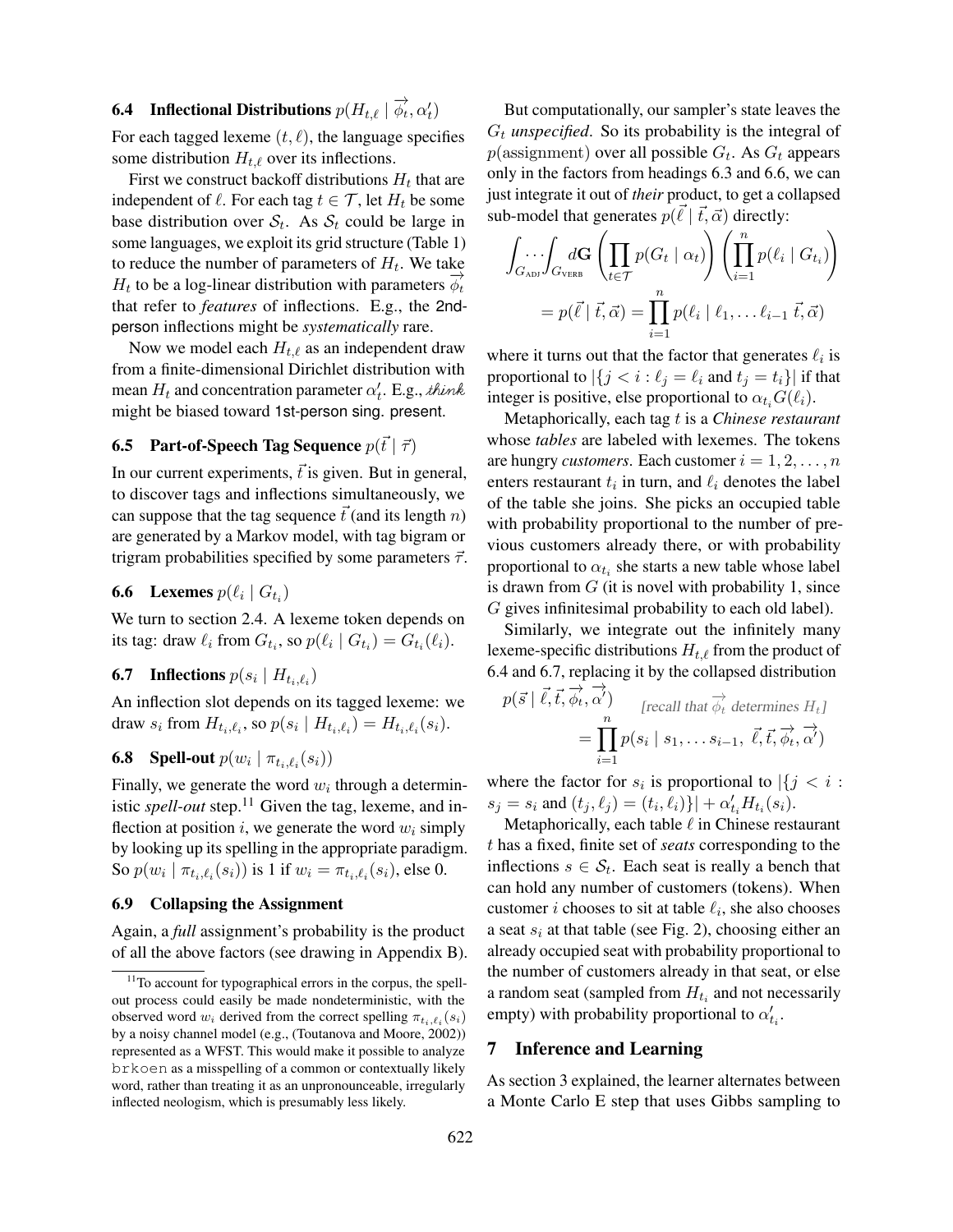sample from the posterior of  $(\vec{s}, \vec{\ell}, \vec{t})$  given  $\vec{w}$  and the grammar variables, and an M step that adjusts the grammar variables to maximize the probability of the  $(\vec{w}, \vec{s}, \ell, \vec{t})$  samples given those variables.

## 7.1 Block Gibbs Sampling

As in Gibbs sampling for the DPMM, our sampler's basic move is to reanalyze token  $i$  (see section 3). This corresponds to making customer  $i$  invisible and then guessing where she is probably sitting—which restaurant t, table  $\ell$ , and seat s?—given knowledge of  $w_i$  and the locations of all other customers.<sup>12</sup>

Concretely, the sampler guesses location  $(t_i, \ell_i, s_i)$ with probability *proportional* to the product of

- $p(t_i | t_{i-1}, t_{i+1}, \vec{\tau})$  (from section 6.5)
- the probability (from section 6.9) that a new customer in restaurant  $t_i$  chooses table  $\ell_i$ , given the *other* customers in that restaurant (and  $\alpha_{t_i}$ )<sup>13</sup>
- the probability (from section 6.9) that a new customer at table  $\ell_i$  chooses seat  $s_i$ , given the *other* customers at that table (and  $\overrightarrow{\phi_{t_i}}$  and  $\alpha'_{t_i}$ )<sup>13</sup>
- the probability (from section 3.3's belief propagation) that  $\pi_{t_i,\ell_i}(s_i) = w_i$  (given  $\vec{\theta}$ ).

We sample only from the  $(t_i, \ell_i, s_i)$  candidates for which the last factor is non-negligible. These are found with the hash tables and FSAs of section 3.3.

# 7.2 Semi-Supervised Sampling

Our experiments also consider the semi-supervised case where a few seed paradigms—*type* data—are fully or partially observed. Our samples should also be conditioned on these observations. We assume that our supervised list of observed paradigms was generated by sampling from  $G_t$ .<sup>14</sup> We can modify our setup for this case: certain tables have a host who dictates the spelling of some seats and attracts appropriate customers to the table. See Appendix C.

### 7.3 Parameter Gradients

Appendix D gives formulas for the M step gradients.

|             | 50 seed paradigms |                 |              | 100 seed paradigms |                 |      |
|-------------|-------------------|-----------------|--------------|--------------------|-----------------|------|
| Corpus size |                   | 10 <sup>6</sup> | $10^{\circ}$ |                    | 10 <sup>6</sup> | 10'  |
| Accuracy    | 89.9              | 90.6            | 90.9         | 91.5               | 92.0            | 92.2 |
| Edit dist.  | 0.20              | 0.19            | 0.18         | 0.18               | 0.17            | 0.17 |

Table 2: Whole-word accuracy and edit distance of predicted inflection forms given the lemma. Edit distance to the correct form is measured in characters. Best numbers per set of seed paradigms in bold (statistically significant on our large test set under a paired permutation test,  $p < 0.05$ ). Appendix E breaks down these results per inflection and gives an error analysis and other statistics.

## 8 Experiments

### 8.1 Experimental Design

We evaluated how well our model learns German verbal morphology. As *corpus* we used the first 1 million or 10 million words from WaCky (Baroni et al., 2009). For *seed and test paradigms* we used verbal inflectional paradigms from the CELEX morphological database (Baayen et al., 1995). We fully observed the seed paradigms. For each test paradigm, we observed the lemma type (Appendix C) and evaluated how well the system completed the other 21 forms (see Appendix E.2) in the paradigm.

We simplified inference by fixing the POS tag sequence to the automatic tags delivered with the WaCky corpus. The result that we evaluated for each variable was the value whose probability, averaged over the entire Monte Carlo EM run,<sup>15</sup> was highest. For more details, see (Dreyer, 2011).

All results are averaged over 10 different training/test splits of the CELEX data. Each split sampled 100 paradigms as seed data and used the remaining 5,415 paradigms for evaluation.<sup>16</sup> From the 100 paradigms, we also sampled 50 to obtain results with smaller seed data.<sup>17</sup>

### 8.2 Results

Type-based Evaluation. Table 2 shows the results of predicting verb inflections, when running with no corpus, versus with an unannotated corpus of size  $10<sup>6</sup>$ and 10<sup>7</sup> words. Just using 50 seed paradigms, but

 $12$ Actually, to improve mixing time, we choose a currently active lexeme  $\ell$  uniformly at random, make *all* customers  $\{i :$  $\ell_i = \ell$  invisible, and sequentially guess where they are sitting.

<sup>&</sup>lt;sup>13</sup>This is simple to find thanks to the exchangeability of the CRP, which lets us pretend that  $i$  entered the restaurant last.

 $14$ Implying that they are assigned to lexemes with nonnegligible probability. We would learn nothing from a list of merely *possible* paradigms, since  $\mathcal{L}_t$  is infinite and every conceivable paradigm is assigned to *some*  $\ell \in \mathcal{L}_t$  (in fact many!).

<sup>&</sup>lt;sup>15</sup>This includes samples from before  $\vec{\theta}$  has converged, somewhat like the voted perceptron (Freund and Schapire, 1999).

<sup>&</sup>lt;sup>16</sup>100 further paradigms were held out for future use.

<sup>&</sup>lt;sup>17</sup>Since these seed paradigms are sampled uniformly from a set of CELEX paradigms, most of them are regular. We actually only used 90 and 40 for training, reserving 10 as development data for sanity checks and for deciding when to stop.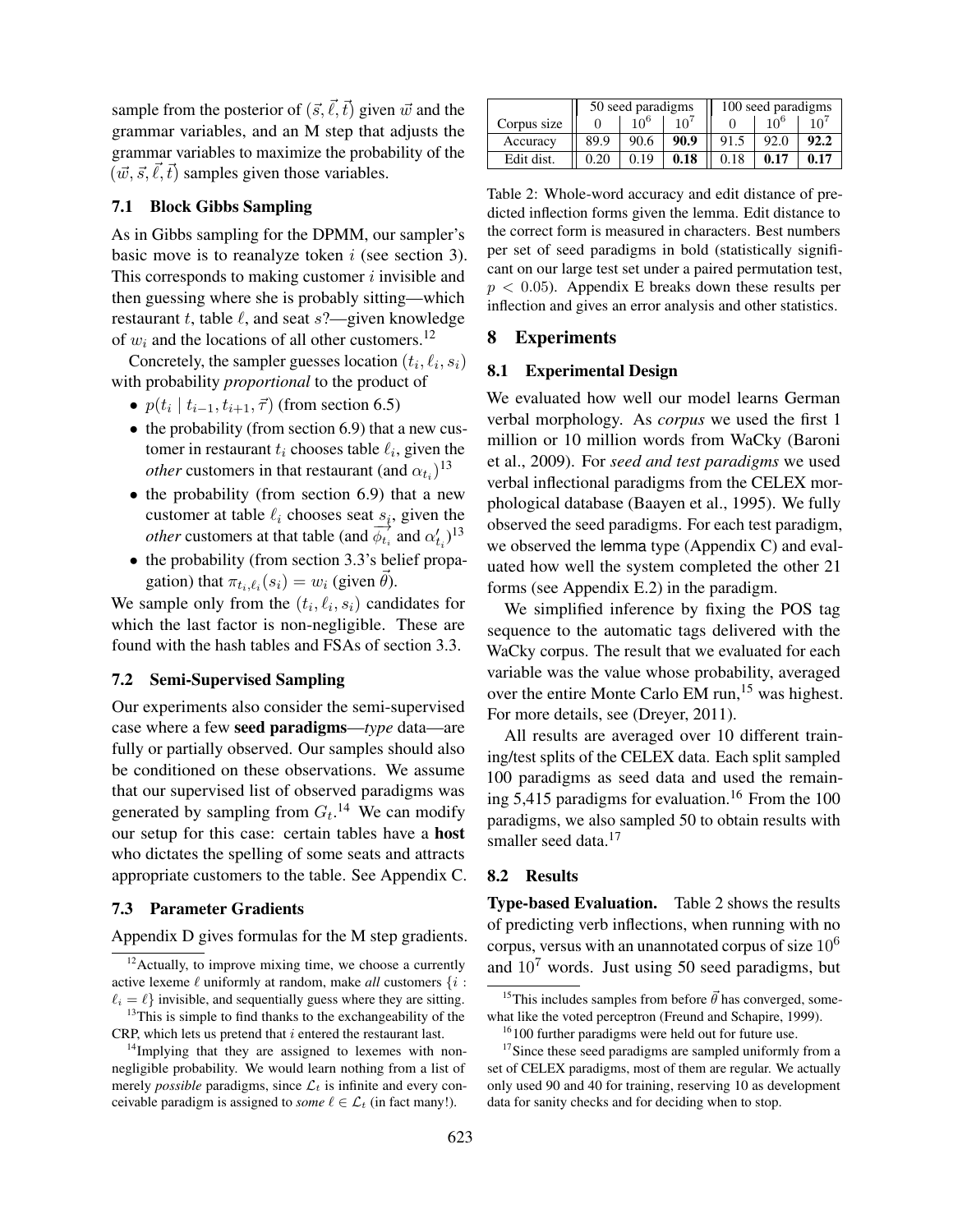| Bin                      | <b>Frequency</b> | # Verb Forms |  |  |
|--------------------------|------------------|--------------|--|--|
|                          | $0 - 9$          | 116,776      |  |  |
| 2                        | $10 - 99$        | 4,623        |  |  |
| 3                        | $100 - 999$      | 1,048        |  |  |
| 4                        | 1,000-9,999      | 95           |  |  |
| $\overline{\phantom{0}}$ | $10,000-$        | 10           |  |  |
| all                      | any              | 122,552      |  |  |

Table 3: The inflected verb forms from 5,615 inflectional paradigms, split into 5 token frequency bins. The frequencies are based on the 10-million word corpus.

no corpus, gives an accuracy of 89.9%. By adding a corpus of 10 million words we reduce the error rate by 10%, corresponding to a one-point increase in absolute accuracy to 90.9%. A similar trend can be seen when we use more seed paradigms. Simply training on 100 seed paradigms, but not using a corpus, results in an accuracy of 91.5%. Adding a corpus of 10 million words to these 100 paradigms reduces the error rate by 8.3%, increasing the absolute accuracy to 92.2%. Compared to the large corpus, the smaller corpus of 1 million words goes more than half the way; it results in error reductions of 6.9% (50 seed paradigms) and 5.8% (100 seed paradigms). Larger unsupervised corpora should help by increasing coverage even more, although Zipf's law implies a diminishing rate of return.<sup>18</sup>

We also tested a baseline that simply inflects each morphological form according to the basic regular German inflection pattern; this reaches an accuracy of only 84.5%.

Token-based Evaluation. We now split our results into different bins: how well do we predict the spellings of frequently expressed (lexeme, inflection) pairs as opposed to rare ones? For example, the third person singular indicative of  $q\nu e$  (geben) is used significantly more often than the second person plural subjunctive of  $\delta$ ask (aalen);<sup>19</sup> they are in different frequency bins (Table 3). The more frequent a form is in text, the more likely it is to be irregular (Jurafsky et al., 2000, p. 49).

The results in Table 4 show: Adding a corpus of either 1 or 10 million words increases our prediction accuracy across *all* frequency bins, often dramatically. All methods do best on the huge number of

|            | 50 seed paradigms |          |                 | 100 seed paradigms |          |                 |
|------------|-------------------|----------|-----------------|--------------------|----------|-----------------|
| <b>Bin</b> | 0                 | $10^{6}$ | 10 <sup>7</sup> | $\Omega$           | $10^{6}$ | 10 <sup>7</sup> |
|            | 90.5              | 91.0     | 91.3            | 92.1               | 92.4     | 92.6            |
| 2          | 78.1              | 84.5     | 84.4            | 80.2               | 85.5     | 85.1            |
| 3          | 71.6              | 79.3     | 78.1            | 73.3               | 80.2     | 79.1            |
| 4          | 57.4              | 61.4     | 61.8            | 57.4               | 62.0     | 59.9            |
| 5          | 20.7              | 25.0     | 25.0            | 20.7               | 25.0     | 25.0            |
| all        | 52.6              | 57.5     | 57.8            | 53.4               | 58.5     | 57.8            |
| all (e.d.) | 1.18              | 1.07     | 1.03            | 1.16               | 1.02     | 1.01            |

Table 4: Token-based analysis: Whole-word accuracy results split into different frequency bins. In the last two rows, all predictions are included, weighted by the frequency of the form to predict. Last row is edit distance.

rare forms (Bin 1), which are mostly regular, and worst on on the 10 most frequent forms of the language (Bin 5). However, adding a corpus helps most in fixing the errors in bins with more frequent and hence more irregular verbs: in Bins 2–5 we observe improvements of up to almost 8% absolute percentage points. In Bin 1, the no-corpus baseline is already relatively strong.

Surprisingly, while we always observe gains from using a corpus, the gains from the 10-million-word corpus are sometimes smaller than the gains from the 1-million-word corpus, except in edit distance. Why? The larger corpus mostly adds new infrequent types, biasing  $\vec{\theta}$  toward regular morphology at the expense of irregular types. A solution might be to model irregular classes with separate parameters, using the latent conjugation-class model of Dreyer et al. (2008).

Note that, by using a corpus, we even improve our prediction accuracy for forms and spellings that are *not* found in the corpus, i.e., *novel* words. This is thanks to improved grammar parameters. In the token-based analysis above we have already seen that prediction accuracy increases for rare forms (Bin 1). We add two more analyses that more explicitly show our performance on novel words. (a) We find all paradigms that consist of novel spellings only, i.e. none of the correct spellings can be found in the corpus.<sup>20</sup> The whole-word prediction accuracies for the models that use corpus size 0, 1 million, and 10 million words are, respectively, 94.0%, 94.2%, 94.4% using 50 seed paradigms, and 95.1%, 95.3%, 95.2% using 100 seed paradigms. (b) Another, sim-

<sup>&</sup>lt;sup>18</sup>Considering the 63,778 distinct spellings from all of our 5,615 CELEX paradigms, we find that the smaller corpus contains 7,376 spellings and the  $10\times$  larger corpus contains 13,572.

<sup>&</sup>lt;sup>19</sup>See Appendix F for how this was estimated from text.

<sup>&</sup>lt;sup>20</sup>This is measured on the largest corpus used in inference, the 10-million-word corpus, so that we can evaluate all models on the same set of paradigms.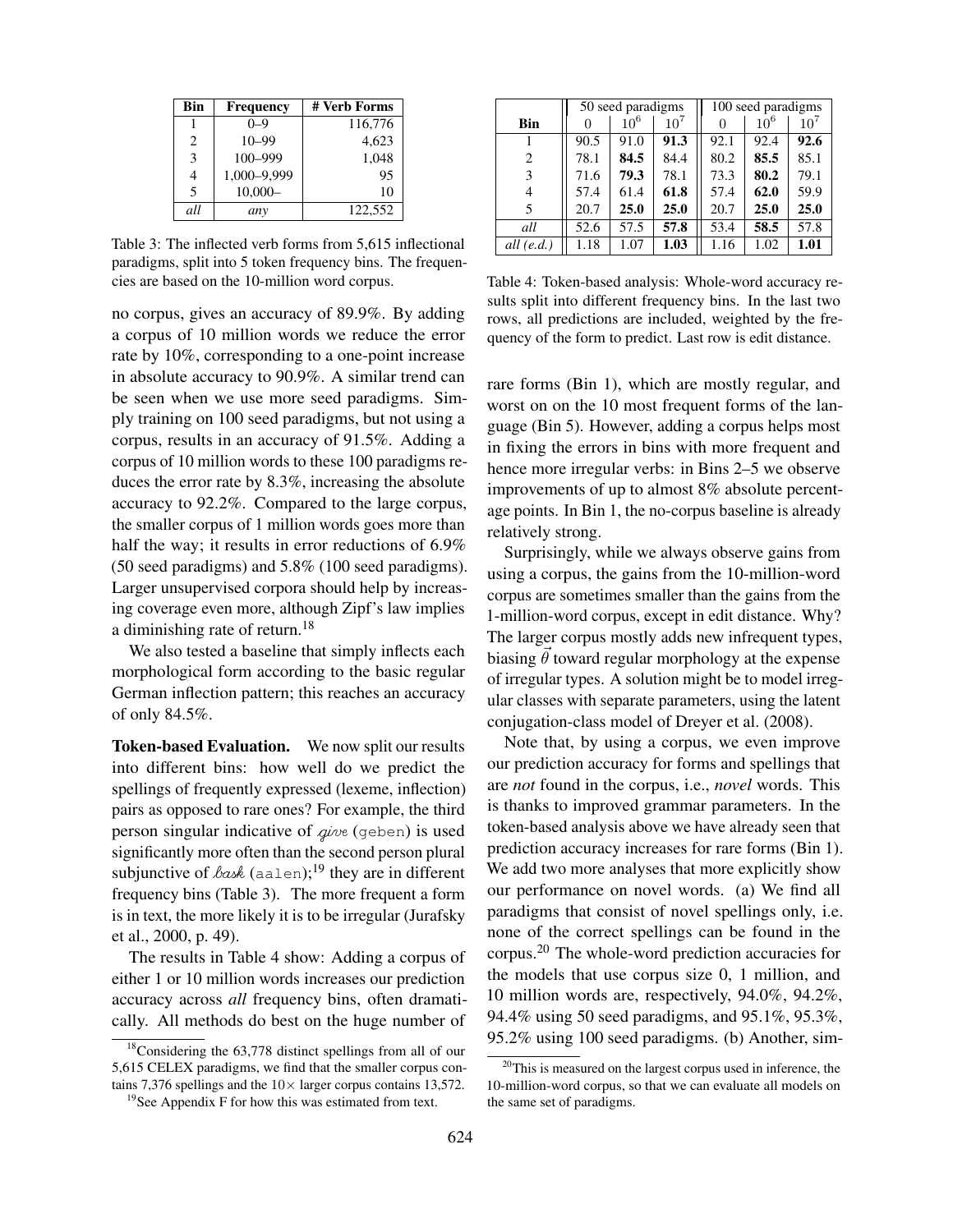pler measure is the prediction accuracy on all forms whose correct spelling cannot be found in the 10 million-word corpus. Here we measure accuracies of 91.6%, 91.8% and 91.8%, respectively, using 50 seed paradigms. With 100 seed paradigms, we have 93.0%, 93.4% and 93.1%. The accuracies for the models that use a corpus are higher, but do not always steadily increase as we increase the corpus size.

The token-based analysis we have conducted here shows the strength of the corpus-based approach presented in this paper. While the integrated graphical models over strings (Dreyer and Eisner, 2009) can learn some basic morphology from the seed paradigms, the added corpus plays an important role in correcting its mistakes, especially for the more frequent, irregular verb forms. For examples of specific errors that the models make, see Appendix E.3.

### 9 Related Work

Our word-and-paradigm model seamlessly handles nonconcatenative and concatenative morphology alike, whereas most previous work in morphological knowledge discovery has modeled concatenative morphology only, assuming that the orthographic form of a word can be split neatly into stem and affixes—a simplifying asssumption that is convenient but often not entirely appropriate (Kay, 1987) (how should one segment English stopping, hoping, or knives?).

In concatenative work, Harris (1955) finds morpheme boundaries and segments words accordingly, an approach that was later refined by Hafer and Weiss (1974), Déjean (1998), and many others. The unsupervised segmentation task is tackled in the annual Morpho Challenge (Kurimo et al., 2010), where ParaMor (Monson et al., 2007) and Morfessor (Creutz and Lagus, 2005) are influential contenders. The Bayesian methods that Goldwater et al. (2006b, et seq.) use to segment between words might also be applied to segment within words, but have no notion of paradigms. Goldsmith (2001) finds what he calls *signatures*—sets of affixes that are used with a given set of stems, for example (*NULL*,  $-er$ ,  $-ing$ ,  $-s$ ). Chan (2006) learns sets of morphologically related words; he calls these sets *paradigms* but notes that they are not substructured entities, in contrast to the paradigms we model in this paper. His models are restricted to concatenative and regular morphology.

Morphology discovery approaches that handle nonconcatenative and irregular phenomena are more closely related to our work; they are rarer. Yarowsky and Wicentowski (2000) identify inflection-root pairs in large corpora without supervision. Using similarity as well as distributional clues, they identify even irregular pairs like take/took. Schone and Jurafsky (2001) and Baroni et al. (2002) extract whole conflation sets, like "abuse, abused, abuses, abusive, abusively, . . . ," which may also be irregular. We advance this work by not only extracting pairs or sets of related observed words, but whole structured inflectional paradigms, in which we can also predict forms that have never been observed. On the other hand, our present model does not yet use contextual information; we regard this as a future opportunity (see Appendix G). Naradowsky and Goldwater (2009) add simple spelling rules to the Bayesian model of (Goldwater et al., 2006a), enabling it to handle some systematically nonconcatenative cases. Our finite-state transducers can handle more diverse morphological phenomena.

### 10 Conclusions and Future Work

We have formulated a principled framework for simultaneously obtaining morphological annotation, an unbounded morphological lexicon that fills complete structured morphological paradigms with observed and predicted words, and parameters of a nonconcatenative generative morphology model.

We ran our sampler over a large corpus (10 million words), inferring everything jointly and reducing the prediction error for morphological inflections by up to 10%. We observed that adding a corpus increases the absolute prediction accuracy on frequently occurring morphological forms by up to almost 8%. Future extensions to the model could leverage token context for further improvements (Appendix G).

We believe that a major goal of our field should be to build full-scale explanatory probabilistic models of language. While we focus here on inflectional morphology and evaluate the results in isolation, we regard the present work as a significant step toward a larger generative model under which Bayesian inference would reconstruct other relationships as well (e.g., inflectional, derivational, and evolutionary) among the words in a family of languages.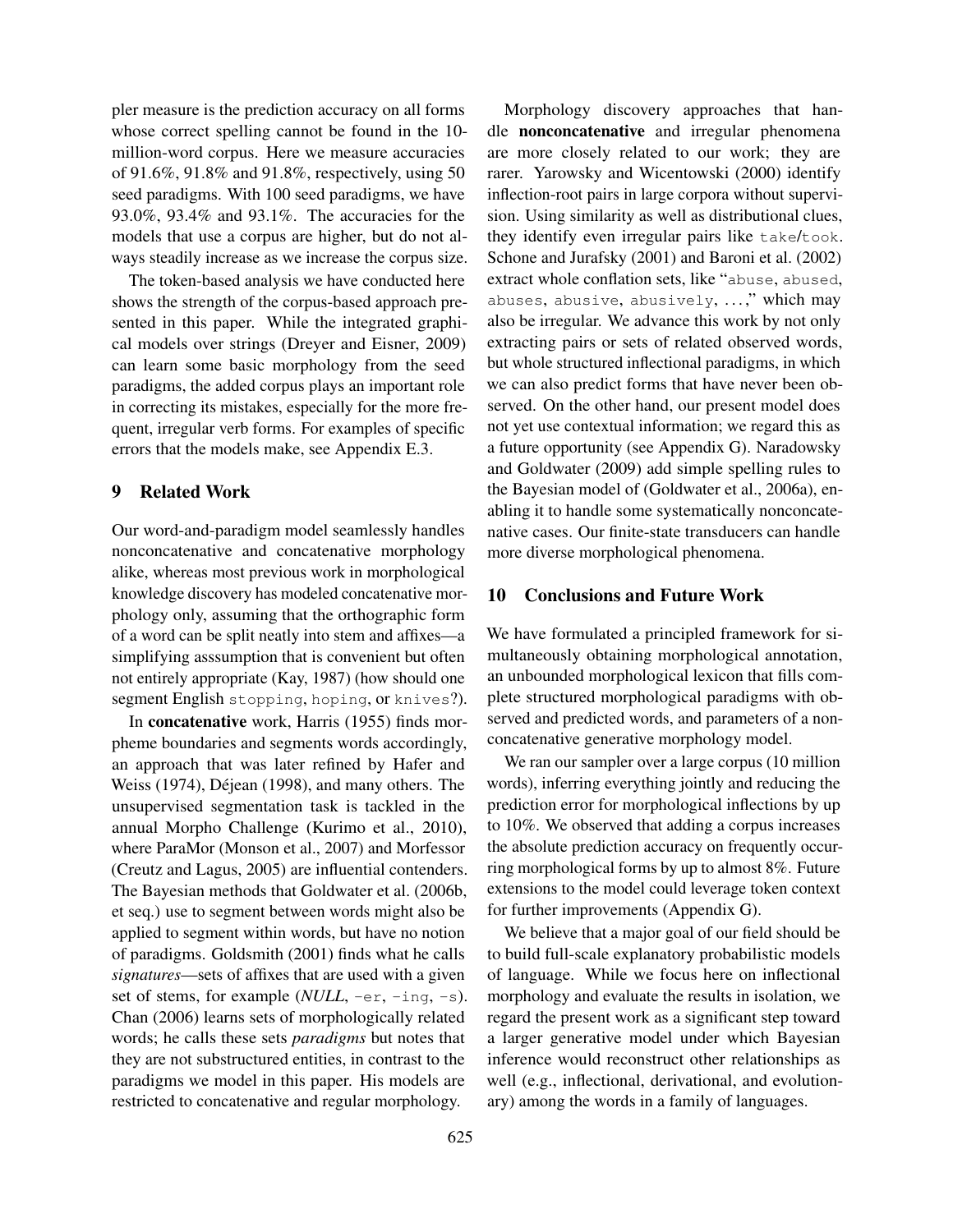### References

- A. C. Albright. 2002. *The Identification of Bases in Morphological Paradigms*. Ph.D. thesis, University of California, Los Angeles.
- D. Aldous. 1985. Exchangeability and related topics. *École d'été de probabilités de Saint-Flour XIII*, pages 1–198.
- C. E. Antoniak. 1974. Mixtures of Dirichlet processes with applications to Bayesian nonparametric problems. *Annals of Statistics*, 2(6):1152–1174.
- R. H Baayen, R. Piepenbrock, and L. Gulikers. 1995. The CELEX lexical database (release 2)[cd-rom]. *Philadelphia, PA: Linguistic Data Consortium, University of Pennsylvania [Distributor]*.
- M. Baroni, J. Matiasek, and H. Trost. 2002. Unsupervised discovery of morphologically related words based on orthographic and semantic similarity. In *Proc. of the ACL-02 Workshop on Morphological and Phonological Learning*, pages 48–57.
- M. Baroni, S. Bernardini, A. Ferraresi, and E. Zanchetta. 2009. The WaCky Wide Web: A collection of very large linguistically processed web-crawled corpora. *Language Resources and Evaluation*, 43(3):209–226.
- David Blackwell and James B. MacQueen. 1973. Ferguson distributions via Pòlya urn schemes. *The Annals of Statistics*, 1(2):353–355, March.
- David M. Blei and Peter I. Frazier. 2010. Distancedependent Chinese restaurant processes. In *Proc. of ICML*, pages 87–94.
- E. Chan. 2006. Learning probabilistic paradigms for morphology in a latent class model. In *Proceedings of the Eighth Meeting of the ACL Special Interest Group on Computational Phonology at HLT-NAACL*, pages 69–78.
- M. Creutz and K. Lagus. 2005. Unsupervised morpheme segmentation and morphology induction from text corpora using Morfessor 1.0. *Computer and Information Science, Report A*, 81.
- H. Déjean. 1998. Morphemes as necessary concept for structures discovery from untagged corpora. In *Proc. of the Joint Conferences on New Methods in Language Processing and Computational Natural Language Learning*, pages 295–298.
- Markus Dreyer and Jason Eisner. 2009. Graphical models over multiple strings. In *Proc. of EMNLP*, Singapore, August.
- Markus Dreyer, Jason Smith, and Jason Eisner. 2008. Latent-variable modeling of string transductions with finite-state methods. In *Proc. of EMNLP*, Honolulu, Hawaii, October.
- Markus Dreyer. 2011. *A Non-Parametric Model for the Discovery of Inflectional Paradigms from Plain Text*

*Using Graphical Models over Strings*. Ph.D. thesis, Johns Hopkins University.

- T.S. Ferguson. 1973. A Bayesian analysis of some nonparametric problems. *The annals of statistics*, 1(2):209– 230.
- Y. Freund and R. Schapire. 1999. Large margin classification using the perceptron algorithm. *Machine Learning*, 37(3):277–296.
- J. Goldsmith. 2001. Unsupervised learning of the morphology of a natural language. *Computational Linguistics*, 27(2):153–198.
- S. Goldwater, T. Griffiths, and M. Johnson. 2006a. Interpolating between types and tokens by estimating power-law generators. In *Proc. of NIPS*, volume 18, pages 459–466.
- S. Goldwater, T. L. Griffiths, and M. Johnson. 2006b. Contextual dependencies in unsupervised word segmentation. In *Proc. of COLING-ACL*.
- P.J. Green. 1995. Reversible jump Markov chain Monte Carlo computation and Bayesian model determination. *Biometrika*, 82(4):711.
- M. A Hafer and S. F Weiss. 1974. Word segmentation by letter successor varieties. *Information Storage and Retrieval*, 10:371–385.
- Z. S. Harris. 1955. From phoneme to morpheme. *Language*, 31(2):190–222.
- G.E. Hinton. 2002. Training products of experts by minimizing contrastive divergence. *Neural Computation*, 14(8):1771–1800.
- Klara Janecki. 2000. *300 Polish Verbs*. Barron's Educational Series.
- E. T. Jaynes. 2003. *Probability Theory: The Logic of Science*. Cambridge Univ Press. Edited by Larry Bretthorst.
- D. Jurafsky, J. H. Martin, A. Kehler, K. Vander Linden, and N. Ward. 2000. *Speech and Language Processing: An Introduction to Natural Language Processing, Computational Linguistics, and Speech Recognition*. MIT Press.
- M. Kay. 1987. Nonconcatenative finite-state morphology. In *Proc. of EACL*, pages 2–10.
- M. Kurimo, S. Virpioja, V. Turunen, and K. Lagus. 2010. Morpho Challenge competition 2005–2010: Evaluations and results. In *Proc. of ACL SIGMORPHON*, pages 87–95.
- P. H. Matthews. 1972. *Inflectional Morphology: A Theoretical Study Based on Aspects of Latin Verb Conjugation*. Cambridge University Press.
- Christian Monson, Jaime Carbonell, Alon Lavie, and Lori Levin. 2007. ParaMor: Minimally supervised induction of paradigm structure and morphological analysis. In *Proc. of ACL SIGMORPHON*, pages 117–125, June.